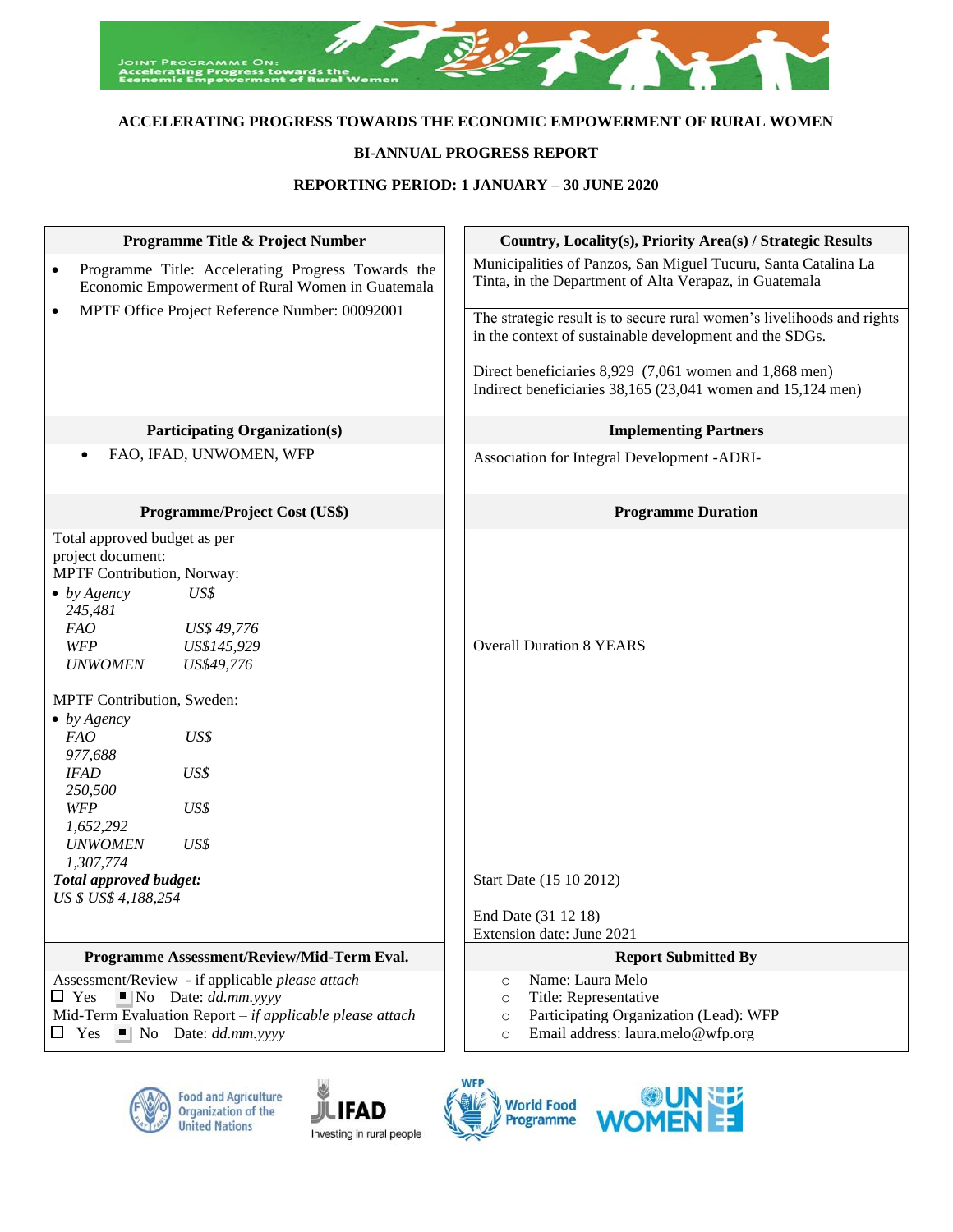# **List of Acronyms**

| <b>ADRI</b>      | <b>Integral Development Association</b>                                      |
|------------------|------------------------------------------------------------------------------|
| ADP              | Association of friends of development                                        |
| <b>CEDAW</b>     | Convention on the Elimination of All Forms of Discrimination against Women.  |
| <b>CENTRARSE</b> | Centre for Action on Corporate Social Responsibility                         |
| <b>COCODE</b>    | <b>Community Development Council</b>                                         |
| COCOSAN          | Community Committee Council for Food and Nutrition Security                  |
| <b>CODE</b>      | <b>Community Development Councils</b>                                        |
| <b>COFETARN</b>  | Commission of economic promotion, tourism, environment and natural resources |
| <b>COMUDE</b>    | Municipal Development Council                                                |
| <b>COMUSAN</b>   | Municipal Council for Food and Nutrition Security                            |
| <b>CONADUR</b>   | National Council for Urban and Rural Development                             |
| <b>CONALFA</b>   | National Literacy Committee                                                  |
| <b>CONAP</b>     | National Commission of Protected Areas                                       |
| <b>CONRED</b>    | National Coordinator for Disaster Reduction.                                 |
| <b>COPREDEH</b>  | Presidential Commission for Human Rights                                     |
| <b>DEMI</b>      | Office for the Defense of Indigenous Women                                   |
| <b>DIGEEX</b>    | Directorate General of Out-of-School Education                               |
| <b>DMM</b>       | Municipal Directorate for Women                                              |
| <b>ENEI</b>      | National Survey of Employment and Income                                     |
| <b>FAO</b>       | Food and Agriculture Organization                                            |
| <b>FONTIERRA</b> | Land Fund                                                                    |
| <b>GALS</b>      | Gender Learning and Action System                                            |
| <b>IFAD</b>      | International Fund for Agricultural Development                              |
| <b>INAB</b>      | National Forestry Institute                                                  |
| <b>INE</b>       | <b>National Statistics Institute</b>                                         |
| <b>INTECAP</b>   | <b>Technical Training Institute</b>                                          |
| <b>JP RWEE</b>   | Joint Programme "Rural Women Economic Empowerment"                           |
| <b>MAGA</b>      | Ministry of Agriculture, Livestock and Food                                  |
| <b>MIDES</b>     | Ministry for Social Development                                              |
| <b>MINEDUC</b>   | Ministry of Education                                                        |
| <b>MINECO</b>    | Ministry of Economy                                                          |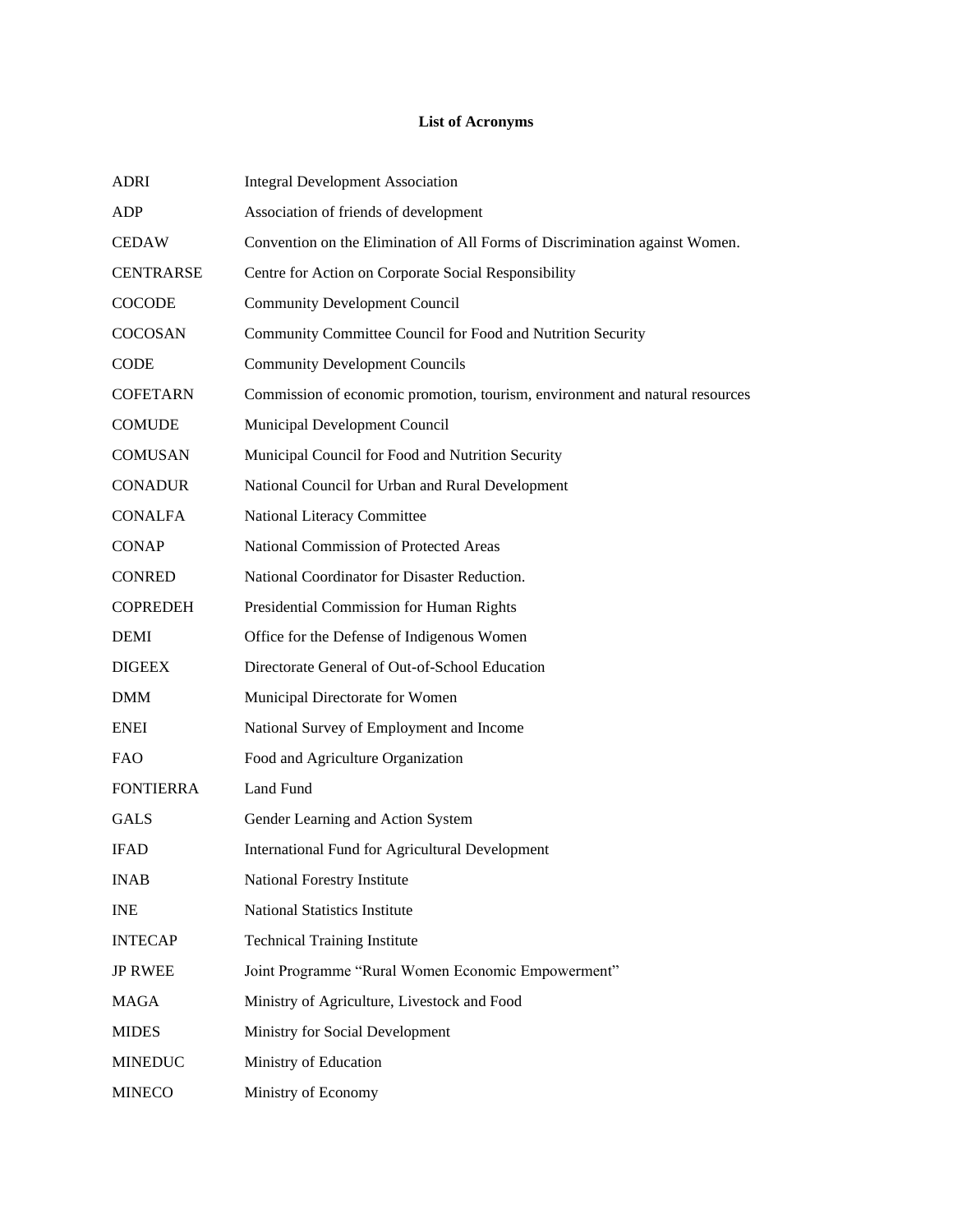| <b>MINFIN</b>     | Ministry of Finance                                                        |
|-------------------|----------------------------------------------------------------------------|
| <b>MINTRAB</b>    | Ministry of Labor                                                          |
| <b>MPTF</b>       | Multi-Partner Trust Fund                                                   |
| <b>MSPAS</b>      | Ministry for Public Health and Social Assistance.                          |
| <b>OMM</b>        | Municipal Women Department                                                 |
| <b>OPF</b>        | Parents' organizations                                                     |
| <b>PAFFEC</b>     | Family Farming Programme for Peasant Economy Strengthening                 |
| <b>PLANOVI</b>    | National Plan for Non-Violence against Women                               |
| <b>PNDRI</b>      | <b>Integrated Rural Development Policy</b>                                 |
| <b>PNPDIM</b>     | National Policy for the Advancement and Integral Development of Women      |
| <b>PEO</b>        | <b>Equal Opportunity Plan</b>                                              |
| <b>PRECODE</b>    | Preparation to Exercise Delegated Competence                               |
| <b>PRODENORTE</b> | Sustainable Rural Development Programme for the Northern Region            |
| RIC               | Registry of Cadastral Information                                          |
| <b>RIMS</b>       | <b>Risk and Impacts Management</b>                                         |
| SAA               | Secretary of Agrarian Affairs                                              |
| <b>SCEP</b>       | Coordination Secretary of the Presidency                                   |
| <b>SEGEPLAN</b>   | Secretariat of Programming and Planning of the Presidency                  |
| <b>SEPREM</b>     | Presidential Secretariat for Women                                         |
| SESAN             | Secretariat of Food and Nutrition Security                                 |
| <b>SIECA</b>      | Central American Secretariat for Economic Integration                      |
| <b>UGMAGA</b>     | <b>MAGA</b> Gender Unit                                                    |
| <b>UN Women</b>   | UN organization dedicated to gender equality and the empowerment of women. |
| WEAI              | Women's Empowerment in Agriculture Index                                   |
| WFP               | World Food Programme                                                       |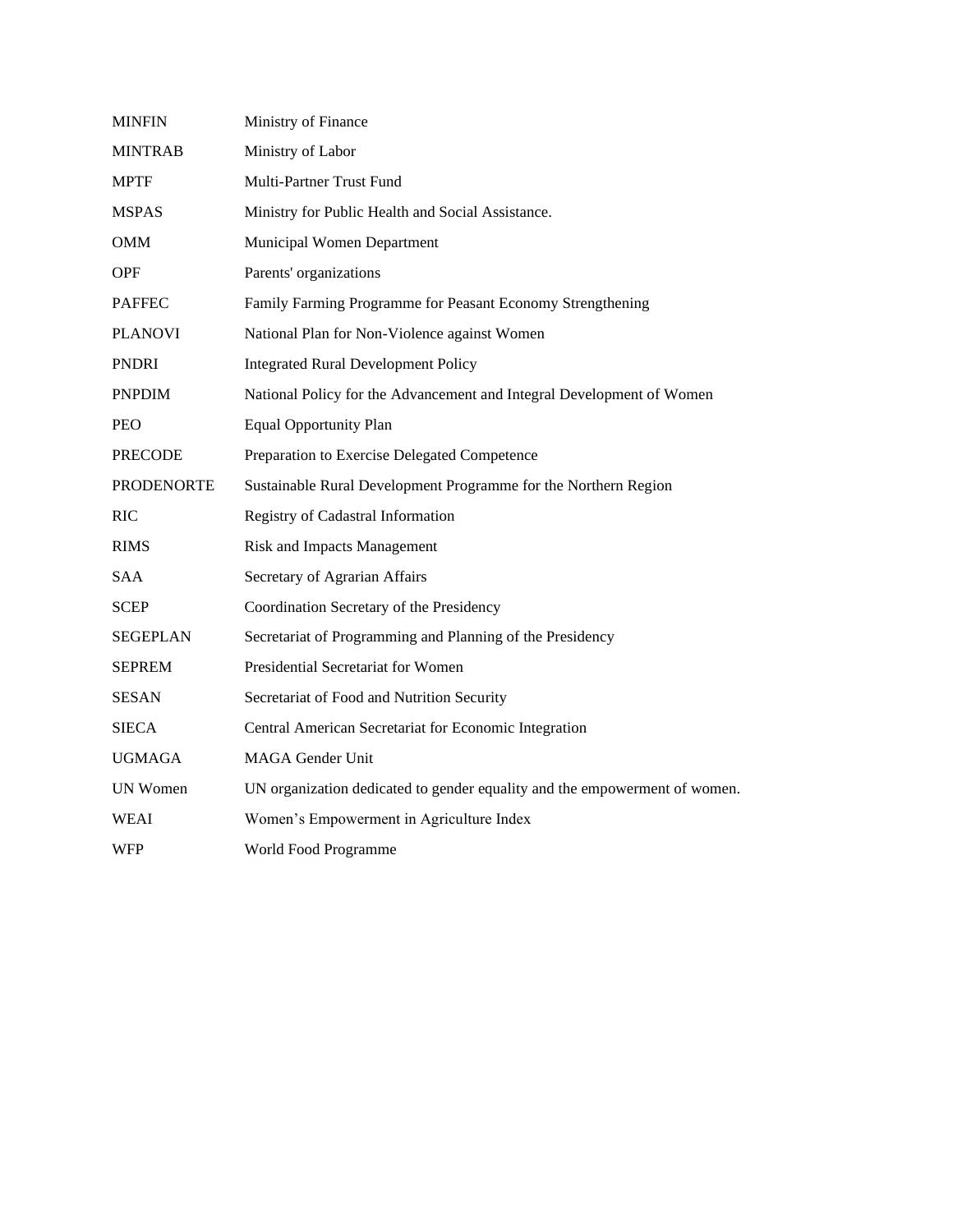## **NARRATIVE REPORT**

#### **EXECUTIVE SUMMARY**

The progress achieved from January to December 2019 by the 'Joint Program for Accelerating Progress Towards the Economic Empowerment of Rural Women' in Guatemala (JP RWEE), has been focused on the four strategic programme outcomes; (i) guaranteeing food and nutritional security; (ii) increasing income to ensure livelihoods; (iii) empowering rural women; and (iv) supporting the implementation of gender-sensitive policies.

In accordance with the Annual Operational Plan, different activities were developed with target-specific groups and local organizations supported jointly by the implementing/implementing agencies. As a consequence of the COVID-19 pandemic and the measures to prevent the spread of the disease among the population adopted by the Guatemala Government, from 17 March 2020 to date, it was necessary to adapt the work plan to the current context, adopting a modality of teleworking and very essential field missions with prevention protocols, as well as approaching the new authorities remotely. During 2020, the change of authorities at the central government and local governments level took place in Guatemala, which were in the process of appointing new personnel and initiating actions during the first quarter of the year.

The main results during this first half of the year were achieved between the months of January to March, when there was an increase in the sale of farm and backyard surpluses; mainly from the sale of flour, fish, eggs and vegetables, as well as from the generation of income from agricultural and non-agricultural enterprises. However, from April onwards, due to the implementation of containment measures as a result of the pandemic, income generation was affected, impacting on the sale and income generation of the women.

In the first months of the year, the beneficiaries' knowledge of food and nutritional security was increased, as well as their use of time-saving technologies and the application of good practices to improve the biological use and consumption of food (eggs, fish, chicken and pork, and vegetables). After the first quarter, the focus was also on training in good practices for the prevention of COVID-19, (washing hands and surfaces with soap and alcohol gel, proper use of masks and distancing people).

The beneficiary population was supported by the JP RWEE agencies team, despite government restrictions due to the pandemic. This follow-up was done by telephone, and in the case of inter-institutional coordination with video calls. The total beneficiary population of the JP RWEE in the municipalities of Panzós, San Miguel Tucurú and Santa Catalina La Tinta was 4,622 people (3,716 women and 906 men), belonging to 72 rural women's organizations and groups.

According to the decision of the Technical Advisory Committee (TAC) to provide a six-month extension at no cost (NCE) for Annual Work Plan 2020 (AWP), Guatemala rescheduled activities until June 2021, to comply with the activities affected by the pandemic. Technical accompaniment and joint monitoring by the FAO, IFAD, UN Women and WFP agencies was necessary to implement all the processes of the Joint Programme.

## **I.Results**

#### **Outcome 1: Women in rural areas have improved food and nutrition security.**

During the reporting period, 857 women from 20 groups have produced broilers and pigs, and home gardens for selfconsumption, thus improving the consumption of animal protein (524 focused on self-consumption and 333 commercialization). They received in person trainings on the following topics: 124 women in agronomic management of vegetables, 49 women in good agricultural practices to intensify the production of cassava, sweet potato and banana for flour , 103 women in good livestock practices in egg production, 57 women in good livestock practices to intensify tilapia production and 524 in food and nutritional security, as well as in the transfer of good agricultural practices for the production of home gardens. In addition, technical assistance in food security was provided to 1,012 women, mainly in the maintenance of family gardens.

Ten extension agents (8 men / 2 women) from the Ministry of Agriculture, Livestock and Food (MAGA) were trained in good production practices for tilapia, eggs, vegetables, broilers and pig production, to provide technical support to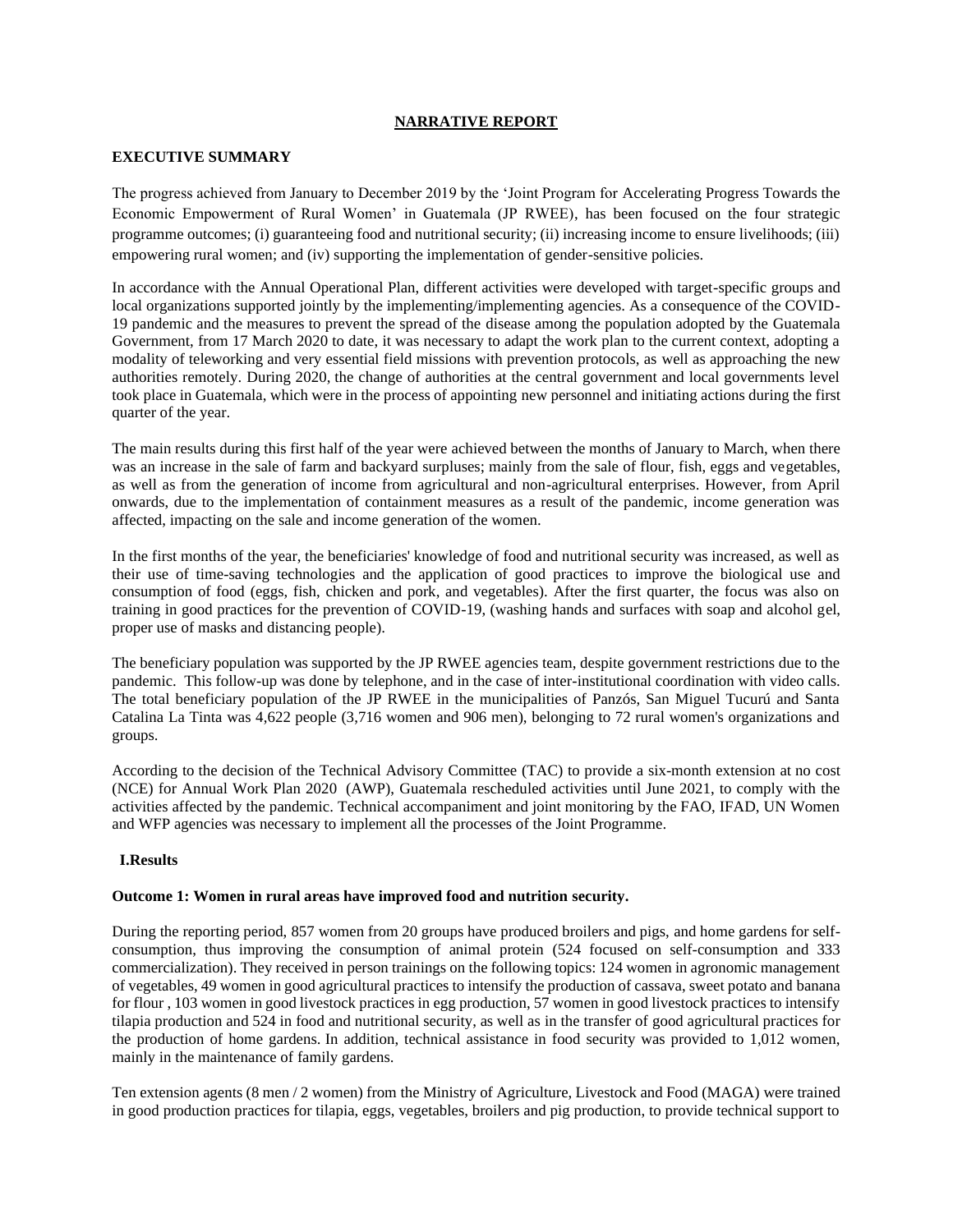857 women participating in the project, and an approximate of 10 communities and 25 additional families per community serving in each of the three municipalities.

JP RWEE households decreased the percentages of loss before, during and after the harvest by 25% in corn and beans, following up on the implementation of the following good agricultural production practices: doubling of the milpa and harvesting in the indicated time, shelving and adequate selection of grain and seed, proper drying, grain cleaning, humidity control for storage and they continued to store their corn grain in improved artisan stores. As a result, the women participating during the semester increased 0.97 more quintals of corn, compared to the previous semester, giving them a total of 9.10 more quintals of corn, which represents 3.41 additional months of reserve. In the case of beans, during the semester they increased 0.15 more quintals of beans, compared to the previous semester, giving a total of 4.40 more quintals, which represents 7.54 additional months of reserve.

The women who implemented post-harvest techniques increased their maize and bean stocks, thus contributing to reducing expenses in the purchase of basic grains in the market and, therefore, having increased household cash savings equivalent to US\$ 168 for the case of maize and US\$289 for the case of beans, per semester.

Follow-up training provided to the previously implemented methods on biological use and consumption of food including food safety, washing pile, water safety, vegetable and fruit, hygiene practices, high water tank maintenance, proper food preservation, use containers to serve food, consumption habits and separation of drinking and household water, and four good practices for the prevention of COVID-19 among which are, hand washing with soap and water, hand disinfection with alcohol, proper use of masks and maintaining distance between people.

14 groups of 333 women in the three municipalities were supported with agricultural inputs, mainly to produce tilapia meat, chicken meat, vegetables, eggs, pork and cassava, sweet potato and banana flour .

585 families in the three municipalities of the JP RWEE were supported with basic grains (corn and beans) to sustain their food security for approximately one month. This support was carried out because the families were affected by Storm Amanda in May, as well as the impact on the economy due to COVID-19. 1,102 women from communities in the three municipalities, not belonging to women's organizations, received additional support, (cash transfers for an amount of \$ 150.00 each), 802 women in prevention of food insecurity and 300 for the emergency of the Storm Amanda. 140 women used fuel-saving cookers and cisterns, which have been beneficial because they optimize the time they spend on food preparation.

#### **Outcome 2: Rural women have increased income to secure their livelihoods.**

During the reporting period, a total of \$ 79,359, were generated gross sales revenue : \$ 43,975 for associative sale 33 organizations a total of 1,041 people ( 872 women and 169 men) and \$ 35,384 generated sales of production groups farm and backyard ), by 857 women. Also, 333 women increased their sales by 45% (\$105.00 per month, corresponding to the sum of the farm and backyard products) of the products of corn, beans, vegetables, eggs and flours.

333 rural women from 14 groups implemented productive activities for the commercialization of fish, eggs and vegetables, in addition, follow-up has been given for the consolidation of the commercialization of cassava, sweet potato and banana flours, as well as training in good practices of manufacture. Three business models were developed; for poultry production (eggs), tilapia and vegetables. Market studies for these products were also included.

Two groups of women made up of 49 women from two communities in the municipality of Tucurú have begun the construction of a flour processing plant, with which they intend to improve the basic safety and manufacturing conditions of their product.

Technical assistance was provided to 29 agricultural and service enterprises for products such as: chickens, eggs, pigs, nixtamal mills, corn huskers, oyster mushrooms, tilapia, tortillas, beans, and a purification plant with the participation of a total of 1,078 people (802 women and 276 men). During the first quarter of the year, coordination work was carried out to identify 12 new groups of women for the implementation of the projects, (chickens, eggs, nixtamal mill and shelling) as planning for technical assistance and to monitor the associative marketing processes. Likewise, the consultancy on technical assistance to achieve competitiveness and commercialization in agricultural and non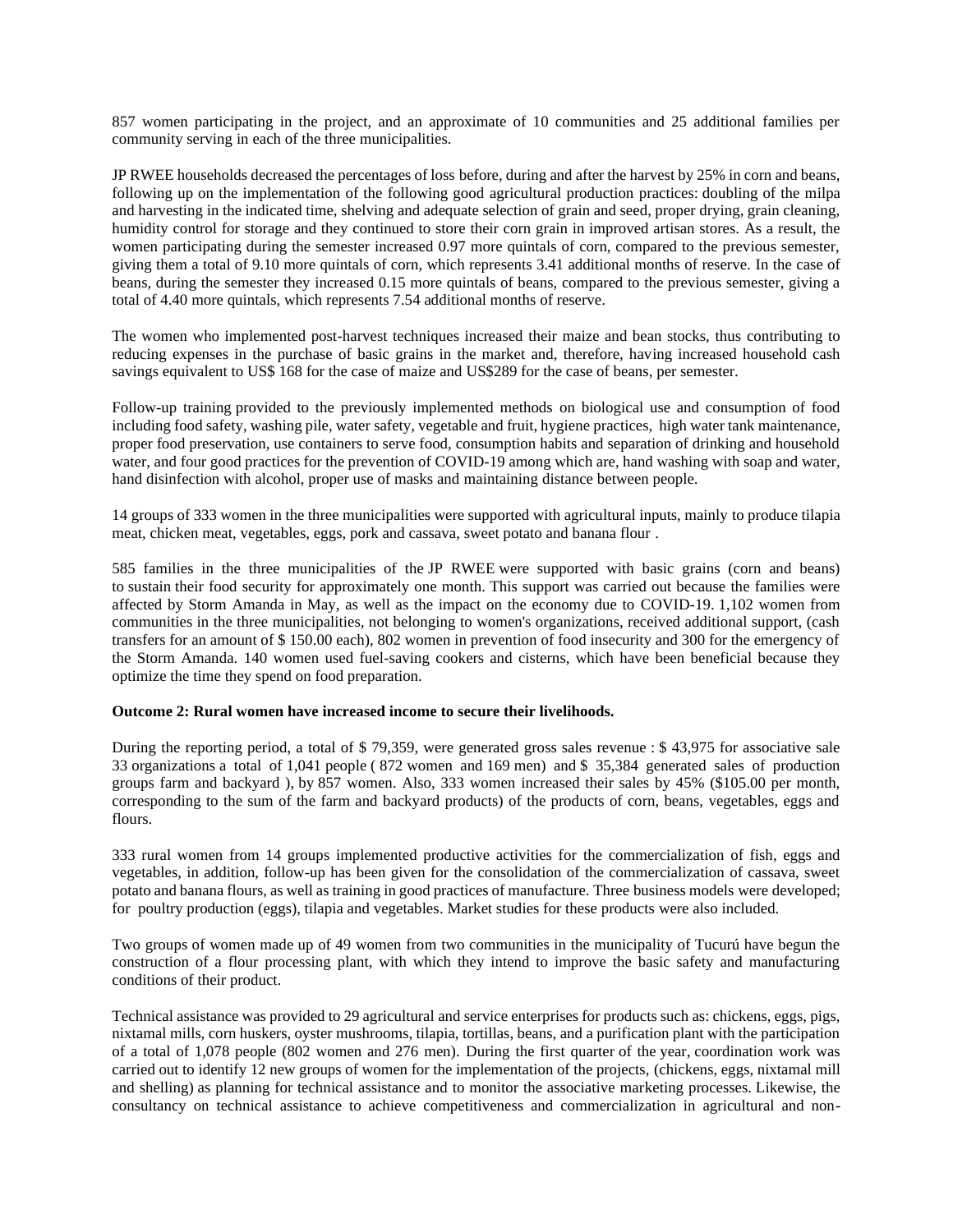agricultural production chains was implemented. This is a process that began in June 2020 and will end in March 2021. The value chains of the consultancy are tilapia, flour, chickens and eggs, vegetables, shampoo, honey and textiles.

357 women participated in entrepreneurial activities for non-agricultural products including honey, shampoo, handmade soap, textiles, and food from the region. To carry out these activities, they have strengthened their knowledge and skills in production costs, marketing and quality control and food safety, leveraging their capacity to add value to their production.

The groups that implemented the community savings and loan methodology remained in operation during the reported semester. 46 groups, with a total of 1,114 women, have generated a total of \$90,397 and have thus been able to access loans which they use to increase working capital in their enterprises (purchase of fertilizers for maize production, purchase of pigs and chickens, and improvement in their enterprises). In addition, the savings and profits have been used to cover basic food expenses for their families.

Eight representatives of three women's organizations from the JP RWEE were included in MAGA's DIFOPROCO<sup>1</sup> programme, to expand their capacities in local governance, organization, participatory planning, financial administration, value chains and associative marketing; with which their productive and marketing activities were strengthened. Technical assistance and basic inputs were also provided to produce oyster mushrooms and their linkage to formal markets.

During the first quarter of 2020, 56 training sessions were given to 268 women on the costs of production, marketing, sales and distribution of products from the following enterprises: honey, textiles (typical bags, güipiles, chalinas, tablecloths, centerpieces of typical blouses) handicrafts (decorative home accessories, covers for water dispensers, filters, computer covers, cosmetics, pencil cases and crayons) chicken meat, and handmade chocolate. 27 trainings were carried out in which 210 women benefited. They were trained in issues of diversification and improvements in the quality of products, in food from the region, cakes and sweets; masks and handmade soap, this activity was carried out in coordination with the Secretariat of Social Works of the Wife of the President SOSEP.

Solar photovoltaic systems were acquired to provide women with access to renewable energy in the municipality of San Miguel Tucurú. There is the potential to develop a business plan to allow rural women to economically benefit from the provision of the solar energy produced.

The promotion of the "li qatenamit" markets was followed up through the local authorities. Linking the new municipal authorities process was composed of three meetings which were held by telephone (one in each municipality).

### **Outcome 3. Rural women have enhanced leadership and participation in their communities and in rural institutions, and in shaping laws, policies and programmes.**

Currently, there are 38 women's organizations with boards of directors and internal controls for their functioning (minutes books, sales controls, savings and loan controls). Within the boards of directors of the organizations, 100 women represent them in activities at the community and municipal level, which has reinforced their knowledge in relation to their functions and the marketing of their products.

A group of 185 women received training on the importance of participation at the organizational, community, municipal and departmental levels; and 122 women strengthened their knowledge in relation to women's human rights issues, with the intention of encouraging participation within organizations.

In addition, 427 women participating in 16 organizations have been trained on issues of leadership, women's human rights, and citizen participation in order to strengthen their leadership at the organizational, community and municipal levels that allow them to access decision-making spaces. The contents and methodology of the module were adapted: "The importance of women's and girls' health for community development" and a workshop was facilitated with the promotion and technical team (7 women/2 men). As a result of this workshop, planning was generated for the

<sup>&</sup>lt;sup>1</sup> Directorate for the Strengthening of Productive Organization and Commercialization -DIFOPROCO-, Ministry of Agriculture, Livestock and Food MAGA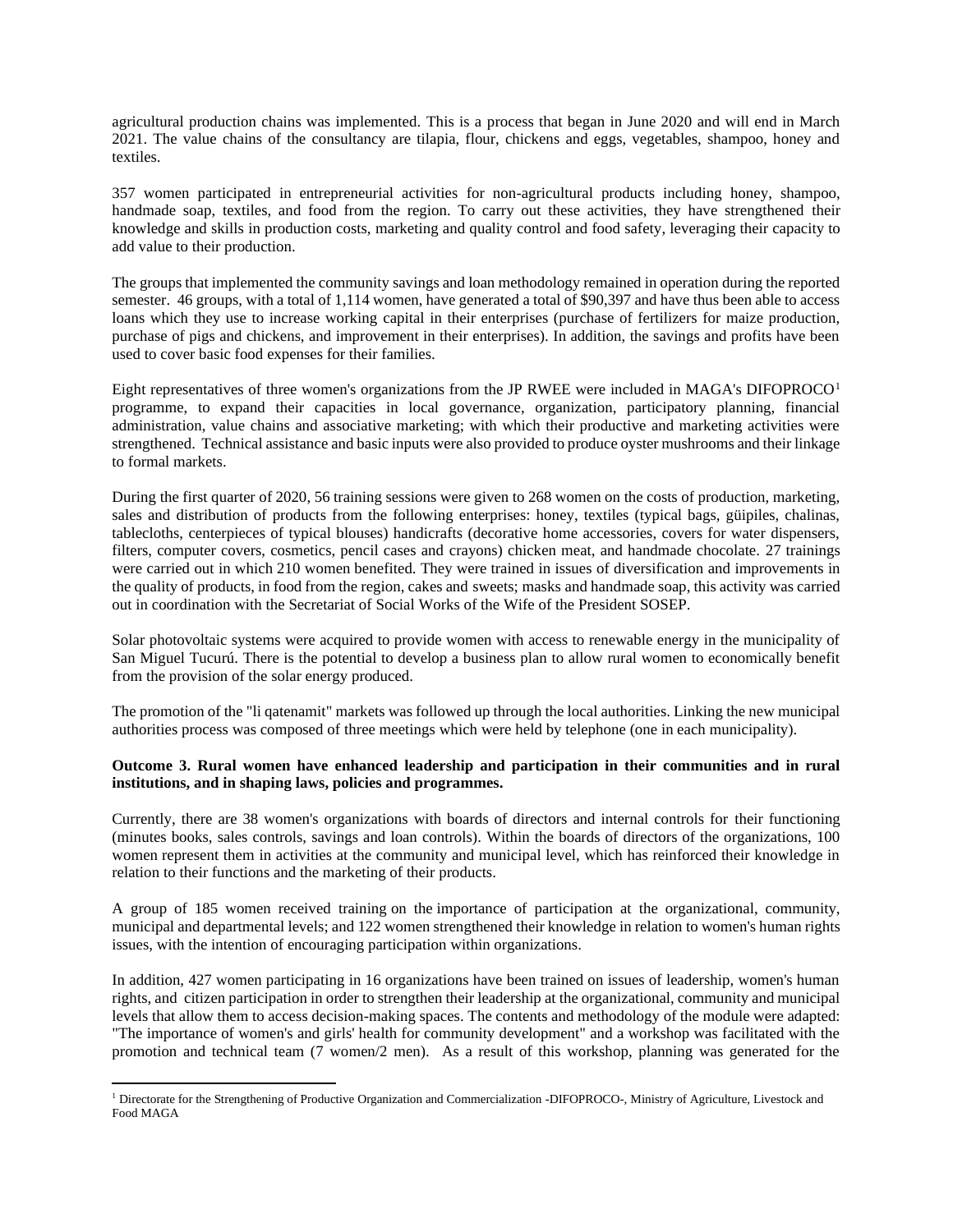implementation of workshops at the organizational level to address the training and awareness process on nutrition, health promotion, including sexual and reproductive health, focusing on gender equality and cultural relevance.

In the commemoration of International Women's Day, 50 women participated in walks and talks in the 3 municipalities. These activities were carried out to recognize women's rights and were supported by the municipal mayors and municipal women's directors.

#### **Result 4. A more gender responsive policy environment is secured for the economic empowerment of rural women**

A total of 120 members of the Community Development Councils -COCODES- in the three municipalities strengthened their knowledge of the importance of women's participation in these structures. This training process was provided as part of the awareness-raising that must be carried out to create spaces for women's participation at the community and municipal levels.

The planning for training in food and nutritional security with a gender equality approach was prepared for 30 officials (25 men / 5 women) of the Council for the Development of Food and Nutrition Security (CODESAN). In addition, 20 women members of the organizations' boards of directors in the three municipalities were trained in project management for women by the Community Development Councils (COCODES) and Municipal Development Councils (COMUDES).

As a linking strategy for women's organizations, it has been coordinated with the Gender Unit of the Ministry of Agriculture, Livestock and Food -MAGA-, to provide assistance to the JP RWEE´s organizations. This has been done through the implementation of the projects MAGA is carrying out in the Polochic area, and so links have been strengthened to focus on points of agreement that will result in improving the living conditions of the members of the different organizations. Technical Assistance to MAGA's Gender Unit has been maintained, by means of teleconferences and distance events (team of 8 women and 1 man). In addition, the planning of the strategy of the "Learning Routes for the empowerment of rural women" was prepared with the MAGA Gender Unit.

On the issue of generating economic opportunities for women in business, entrepreneurship and employment, the National Coalition for Women's Economic Empowerment was signed in March. This is a multi-sectoral alliance that seeks to support women in increasing their livelihoods through business, entrepreneurship and employment, and also aims to achieve financial inclusion and access to credit for women's enterprises as a mechanism for reducing poverty: Ministry of Agriculture, Livestock and Food (MAGA), Ministry of the Economy (MINECO), Presidential Secretariat for Women (SEPREM), National Secretariat for Science and Technology (SENACYT), Vice President of the Republic.<sup>2</sup>

Through the aforementioned Coalition, dialogue has also been promoted with the private sector to achieve the productive inclusion of rural women, for which the Enlaces programme (https://programaenlaces.org/) has been developed, incorporating the social impact of companies led by women who seek to buy from rural women entrepreneurs.

Support was provided to the Vice Presidency of the Republic to incorporate a gender approach in the loans in response to COVID19 -that pass through the National Council of Micro, Small and Medium Enterprises .

#### **II. Describe any delays in implementation, challenges, lessons learned & best practices**

#### **Delays in implementation:**

• The Polochic area is a vulnerable zone with different social, political and climatic events, and during this first semester, it was affected even more by the pandemic. The crisis caused by COVID-19 affected the development

<sup>&</sup>lt;sup>2</sup> This multisectoral alliance, which will include the three branches of government, the private sector, civil society, academia and international cooperation, seeks to generate actions to promote the economic autonomy of women and to implement the actions envisaged in Pillar I on the economy, competitiveness and prosperity of the National Innovation and Development Plan (PLANID) and the General Government Policy (PGG).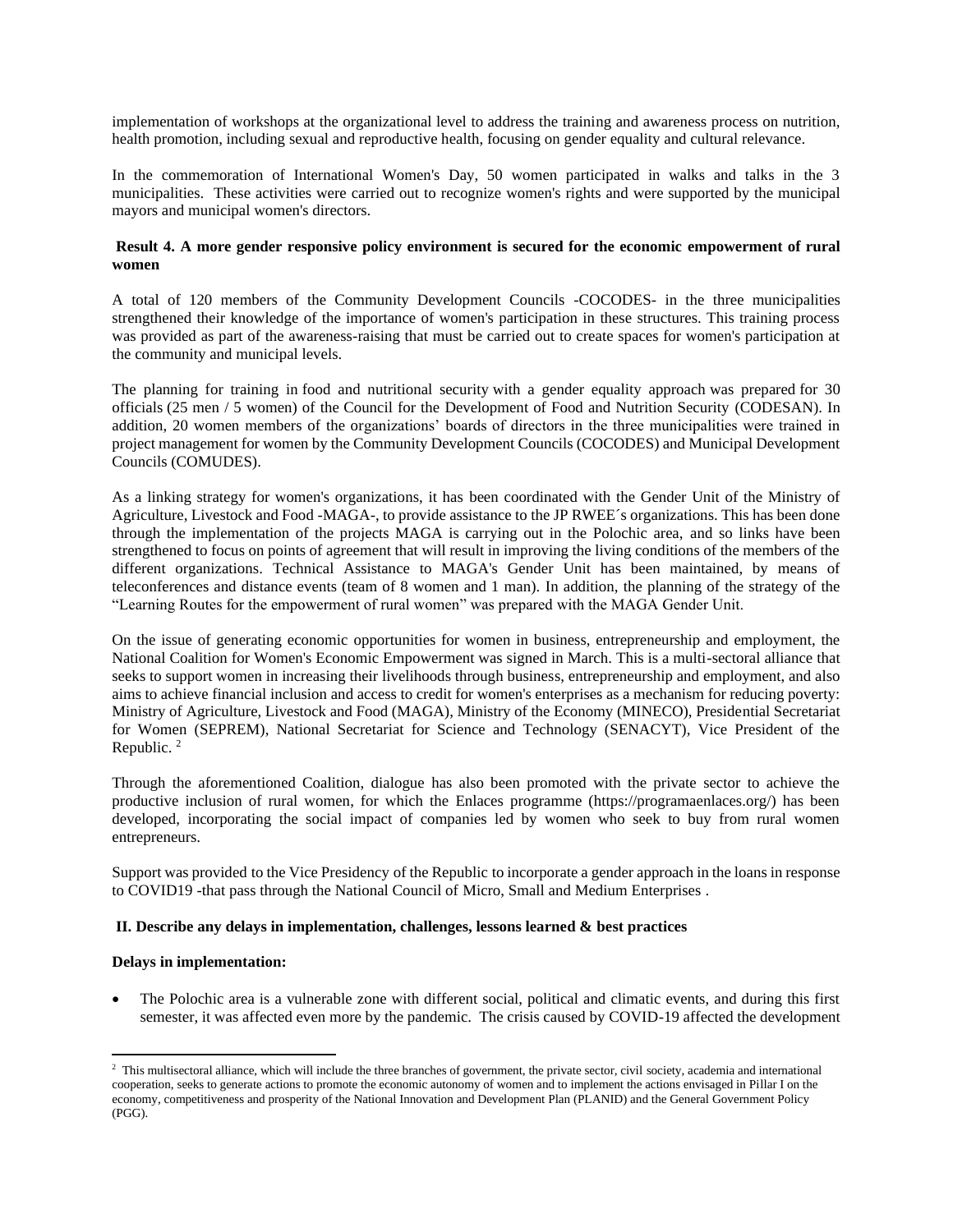of the different activities programmed in the annual operational plan-AOP, since the government's provisions for restricting mobility and the development of massive events delayed the development of the different field activities that had been planned. Due to the restricted mobilization of the technical team in the field, from 17 March to 30 June 2020, due to the measures to prevent the spread of COVID-19, the training processes in the field were affected.

- Participating Agencies analyzed the delay in operational activities, concluding with a 15-week delay (approximately 20%) in annual workplan implementation and 20% delay in financial implementation.
- The contingency of COVID-19 has limited the reactivation of coordination with the Municipal Council of Food and Nutrition Security, it is expected to carry out the articulation of the 3 municipalities during the second semester.
- The dialogues of the new local authorities have been reactivated mostly by telephone and with some virtual meetings, because the prioritization of their actions was focused on taking preventive measures for the COVID- 19 emergency.
- There is a delay in technical assistance for inter-institutional coordination through the "Technical board for rural development with a gender and people approach", because some government institutions are prioritizing actions within the framework of COVID -19 designated by the Government.

## **Challenges**

The main challenges for the JP RWEE implementation in Guatemala have been the following:

- In response to the difficulty of providing technical assistance and training, the challenge is now to implement a new modality of training, education and technical assistance to the beneficiaries, access to technology is considered necessary to develop training and technical assistance, making training videos by the promoter team in Q'eqchi language, which would support the beneficiaries to continue their training in the topics covered in the work plan.
- As far as the commercialization of products is concerned, with the idea of identifying new commercialization channels, it is necessary to implement platforms that allow offering the products to the women, without neglecting the local markets, as well as to identify new enterprises that allow the beneficiaries to diversify their products for the improvement of their income.
- Due to the pandemic, the sales possibilities for some organizations have decreased, a situation that economically complicates the groups, but which has also meant a window of opportunity for new options. A case that can serve as an example is that of Mrs. Angelina Pop, who is part of the group of women weavers in the Xucup parcel, in the municipality of Panzós , turned the crisis into an opportunity and, taking advantage of the scraps of some fabrics, began to make masks, first for members of her family and later for people in her who require it.<sup>3</sup>
- The economic revival through a reinvestment and business revival plan is expected to start in the second half of the year.
- Women's entrepreneurship in the pandemic implies the revision of operational processes, as well as the provision of services such as technical assistance, among others, facing in some cases the decrease of working capital or limiting their marketing opportunities, which will require a specific reinvestment and reactivation plan.
- The complications caused by the pandemic have been several, access to supplies to continue carrying out productive activities has been a challenge. The women have had to request support to fulfill the requirements of some requests, situations that have highlighted the union of the different groups to solve the transfer of supplies.
- Government-led prevention, containment and mitigation measures continue to limit not only mobility, but also marketing processes, as well as the facilitation of local processes.
- The implementation of distance communication strategies has made evident the degree of inequality that indigenous women face in their access to and control over new technologies, which will require a specific strategy to overcome difficulties in the medium and long term.
- The increase in the cost of some foods had an impact on women's ability to save, which will require actions to promote processes that consider the new normality.
- The articulation between work teams has required adjusting for distance communication and access to new technologies, as well as the use of formats that have required greater monitoring and investment of resources for internet access.

<sup>&</sup>lt;sup>3</sup> More information on this case is detailed in the life history.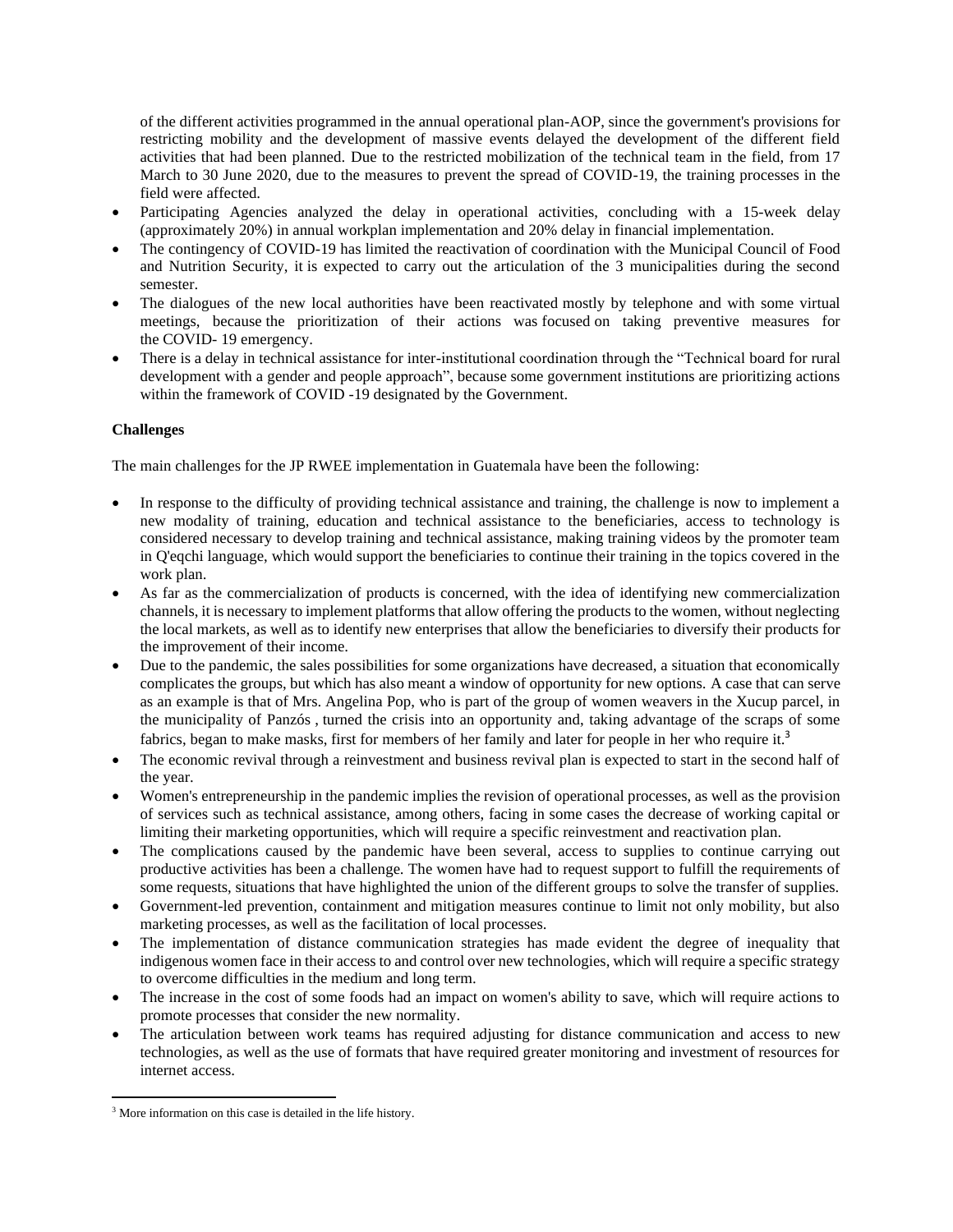- As a challenge for the development of the different activities at a field level and as a measure to mitigate the different events that affect the work, the Information and Communication Technologies (ICT) should be considered as a support tool in the realization of these, not without first knowing the conditions and availability of access to ICTs of the groups and organizations.
- The implementation of a training strategy, field trips, technical assistance programmed during this reported semester, were not carried out as planned and possibly this year will not be able to be carried out as it was being executed. Therefore, the analysis will focus on finding alternatives, such as the use of social networks and telephone calls, in order to avoid contagion.
- The programmed activities corresponding to outcome 4, and everything related to systematizations of: Community Savings and Credit methodology, toolkit for women's economic empowerment, lessons learned from the implementation of WEAI, forum for the presentation of WEIA and GALS, were also delayed due to restrictions in the framework of COVID-19.

## **Lessons Learned:**

- There was an increase in the demand for three main products, eggs, vegetables and fish due to the confinement and the choice of families in the communities to consume more fish than any other product that is easily obtained in municipal markets. According to women producers, this was due to an increase in consumotion of foods that take care of the immune system in the face of the health crisis. Thus, women have stated that their products have been sold more locally than outside their community, as was not the case before.
- Availability of food from the backyard gardens has reduced the need to go to markets and, therefore, not be exposed to crowds. It has been noted that women participants of the program have generated revenues that contribute to the family economy, the same that have been an important pillar to mitigate the effects of the restrictions arising from the pandemic.
- Under the COVID -19 context, the use of digital media (especially social networks and virtual programs) and remote work processes is a key tool for the effective continuity of the work plan, although it should be noted that only 40% of the participants have the conditions to access said media (type of cell phone and internet access). The use of ICT was strengthened, a means that allowed the flow and the possibility of approaching the source of information, as well as the development of events. Therefore, the use of ICT is considered important and essential in the development of projects and programmes.
- Through monitoring and evaluation activities, it is considered that the implementation of activities at the interagency level better strengthens the economic and social empowerment of the beneficiaries of the JP RWEE, so that they have better resilience to events that undermine the programme implementation.
- A contingency plan and prevention protocol developed by FAO, allowed o focus immediately on the situation and concentrate our time and effort on solutions to support and protect both the technical team and the community beneficiaries in the prevention of the coronavirus. All information was transferred in the Q'eqchi' language.
- The organizational strengthening, as well as having local personnel to carry out the articulation and technical assistance, has maintained good levels of communication at the territorial level, both with the women beneficiaries and with the key actors.
- The strengthening of community savings and loans as a tool for organizational articulation and strengthening has maintained the associative work and will allow for a more effective economic reactivation. Likewise, it is crucial to strengthen the adaptive capacity of people and women's organizations in situations such as those faced with a pandemic.
- Having a larger number of productive enterprises, has allowed the beneficiaries to have other options to continue active in terms of marketing their products or even readjusting them.
- Provide timely information on how COVID-19 spreads and what to do to prevent it to an effective result, thus providing the necessary to raise awareness among the population that the pandemic is a contagious disease and that for the care of beneficiary women and their families they must take your precautions to avoid contagion, (hand washing, use of a mask, social distancing and staying home ).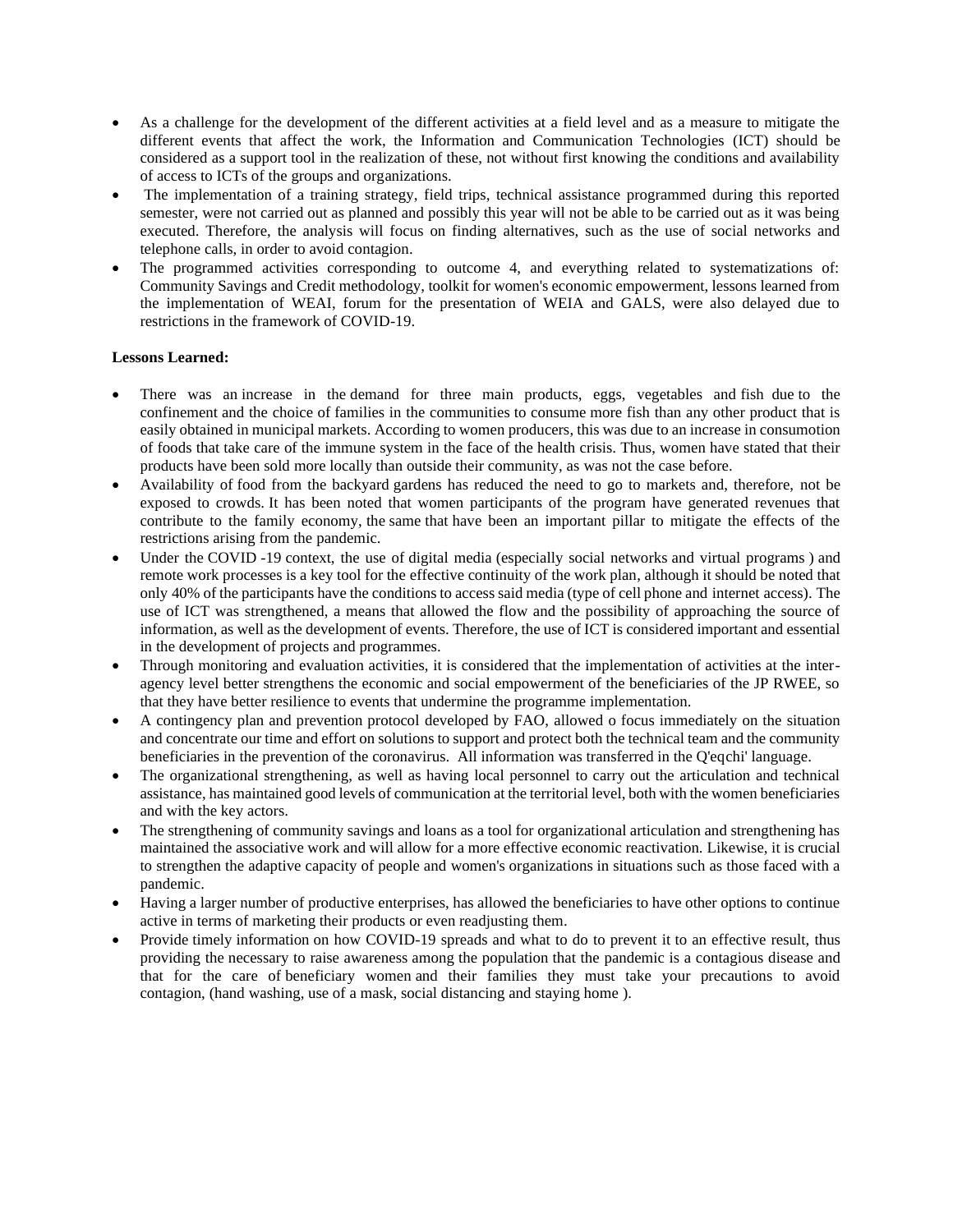#### **III. Qualitative assessment**

The COVID-19 pandemic provided an understanding of the importance of collaboration in addressing crises, so recognizing local partners, both governmental and non-governmental, to expand information or provide access to other types of collaboration has been very enriching during this reporting period.

During this period, inter-agency communication increased as actors were aware of how the crisis was evolving, especially how it was affecting the environment and the lives of the beneficiaries of the JP RWEE. Likewise, the uncertainty of knowing when it would be possible to return to the field to carry out the different activities planned.

As part of the monitoring and evaluation strategy of the JP RWEE, a tool was developed for collecting information with a socio-economic impact from a gender perspective within the framework of COVID-19. This instrument was reviewed by the agencies, which provided their input, as well as the establishment of the sample of the beneficiary population to be surveyed. The results of the survey will be reported in the next semester.

It was necessary to adapt the Work Plan to the current context, adopting a modality of teleworking and very essential field missions with prevention protocols. Social networks and telephone calls were used to continue with technical assistance to enterprises implemented in the JP RWEE by women's groups and associations and thus gave continuity to the work initiated (tilapia, eggs, vegetables, flour, chickens, pigs, shampoo, honey, and processing services).

The women supported with energy-saving cookers and cisterns, during the time they have used this technology, have stated that they spend less time on this task of collecting firewood and are aware that they contribute to the reduction of cutting down trees, as well as saving wood and are no longer exposed to direct fire and smoke.

The importance of developing the capacity of the volunteer promoters is highlighted through training workshops in preparing their families and the community for the prevention and care of the health crisis by establishing protocols based on human rights.

The use of ICTs was essential at this stage, it even allowed communication with most of the leaders of the groups and organizations. It also permitted the reflection and the preparation of contingency plans that include the use of ICTs for the development of some activities in the annual operational plan and that are in accordance with the conditions of the beneficiaries of the JP RWEE.

The development and adjustments of the annual operational plan were followed up with the technical teams and the revision of the respective information collection tools. And interagency meetings were established on a weekly basis. The follow-up provided by the Global Coordination team to the JP RWEE in Guatemala is appreciated, as it maintains fluid communication and respective support, as well as updating the situation which was carried out throughout the first half of the year.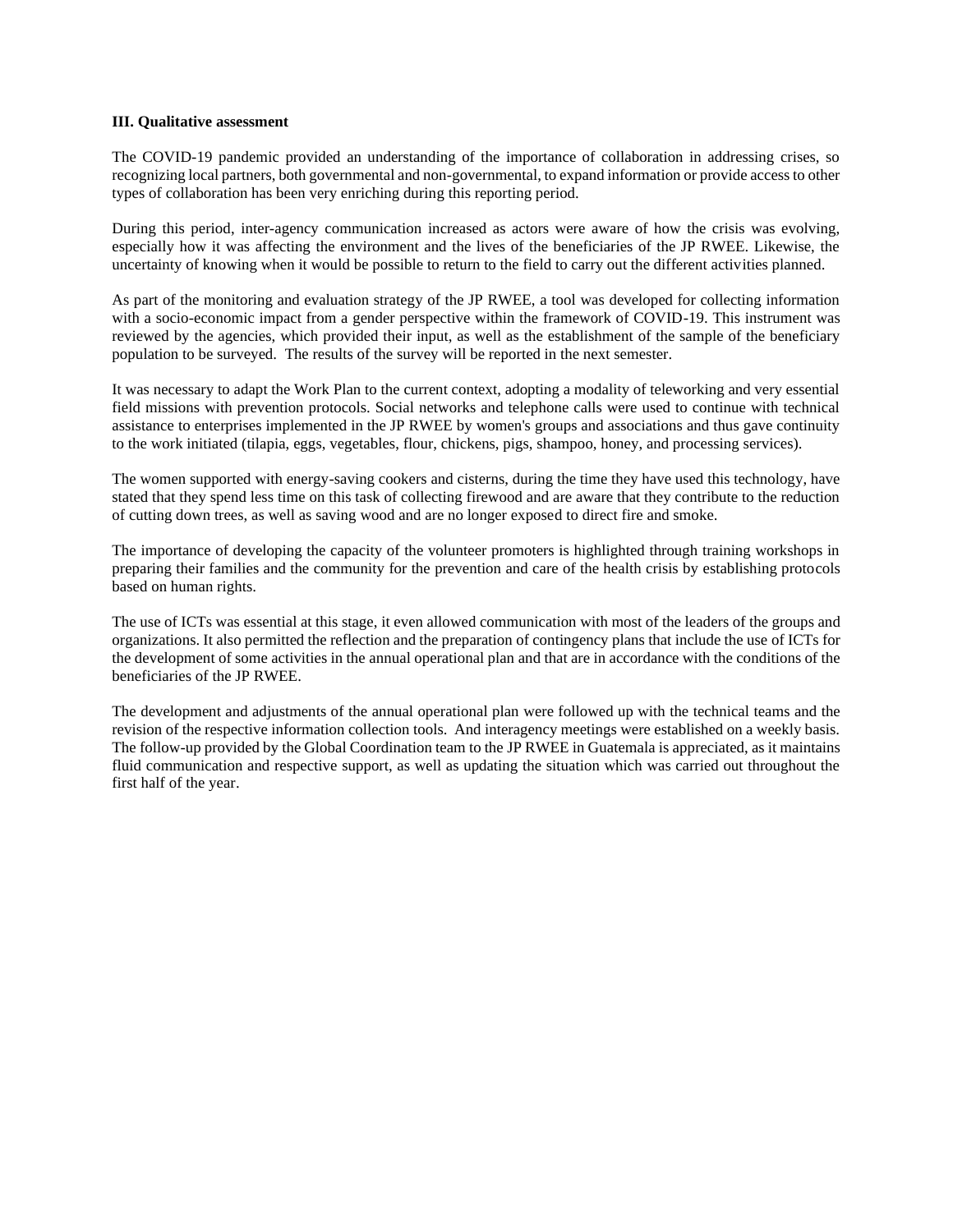|                                                                                                                                                                                                                                                                                                                                                          | <b>Achieved Indicator Targets</b>                      | <b>Reasons for Variance with Planned Target</b><br>(if any)                                                                                                                                                                                | <b>Source of Verification</b> |
|----------------------------------------------------------------------------------------------------------------------------------------------------------------------------------------------------------------------------------------------------------------------------------------------------------------------------------------------------------|--------------------------------------------------------|--------------------------------------------------------------------------------------------------------------------------------------------------------------------------------------------------------------------------------------------|-------------------------------|
| Outcome 1 Improved food and nutrition security                                                                                                                                                                                                                                                                                                           |                                                        |                                                                                                                                                                                                                                            |                               |
| <b>Indicator 1.1</b><br>Percentage of households that improve their food<br>security according to the Latin American and<br>Caribbean Scale of Food Security (ELCSA)<br><b>Baseline:</b><br>88% of households show a level of food<br>insecurity by ELCSA metrics (1015 households)<br><b>Planned target</b><br>28.3% of households show a level of food | ELCSA will be measured in the next final<br>evaluation | According to baseline study, 88 percent of<br>households are food insecure, equivalent to<br>1,015 households out of 1,159.<br>The target is that by the end this figure will be<br>reduce to 28.3 percent who are still food<br>insecure. | Field trips, reports          |
| insecurity by ELCSA metrics.<br><b>Indicator 1.2</b>                                                                                                                                                                                                                                                                                                     |                                                        |                                                                                                                                                                                                                                            |                               |
| Percentage of women and their households that<br>improve their nutrition according to the FCS (Food<br><b>Consumption Score</b> )                                                                                                                                                                                                                        | FCS will be measured in the next final<br>evaluation   | According to the CP baseline, it indicates that<br>80 percent of households have acceptable<br>levels of nutrition. Twenty percent present a                                                                                               | Field trips, reports          |
| <b>Baseline:</b>                                                                                                                                                                                                                                                                                                                                         |                                                        | level of poverty and the nutrition threshold.<br>Therefore, the plan estimates that 90 percent                                                                                                                                             |                               |
| 80% households with acceptable status. $(FCS4)$ .                                                                                                                                                                                                                                                                                                        |                                                        | will be at acceptable levels.                                                                                                                                                                                                              |                               |
| <b>Planned target</b>                                                                                                                                                                                                                                                                                                                                    |                                                        |                                                                                                                                                                                                                                            |                               |
| 90% With acceptable status (FCS).                                                                                                                                                                                                                                                                                                                        |                                                        |                                                                                                                                                                                                                                            |                               |

<sup>4</sup> According to the FCS "the households food consumption status based on the following thresholds: 0-21: Poor, 21.5-35: Borderline, >35: Acceptable"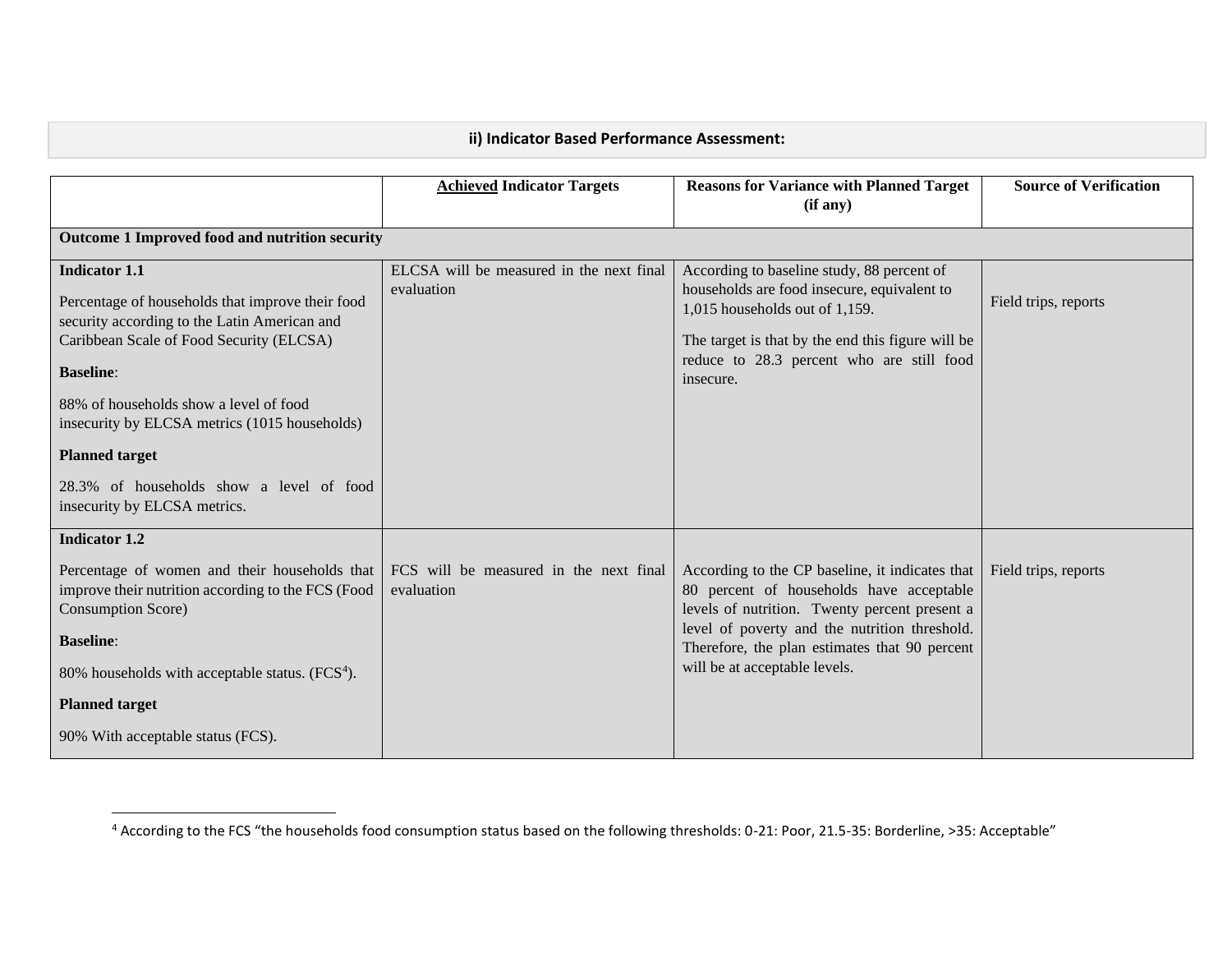| <b>Indicator 1.3</b>                                                                                                                                                                                                                                                                                        |                                                                                                    |                                                                                                                                                                                                                                                                                                                                                                                                                                                |                                                                     |
|-------------------------------------------------------------------------------------------------------------------------------------------------------------------------------------------------------------------------------------------------------------------------------------------------------------|----------------------------------------------------------------------------------------------------|------------------------------------------------------------------------------------------------------------------------------------------------------------------------------------------------------------------------------------------------------------------------------------------------------------------------------------------------------------------------------------------------------------------------------------------------|---------------------------------------------------------------------|
| Percentage increase in the production of corn and<br>beans<br><b>Baseline:</b><br>0.45 TM/Ha production of corn and beans. Según<br>estudio de Línea de Base del PC, según FAO<br>1.32 TM/Ha. en Maíz<br>0.77 TM/Ha. en Frijol<br><b>Planned target</b><br>10% Increase in the production of corn and beans | 60% Increase in maize<br>(2.11 MT/ha in maize)<br>36% Increase in beans<br>$(1.05$ TM/ha in beans) | LB indicates that 94% of women produce<br>between less than 1 qq and 5 qq of maize and<br>beans on an average of half a hectare of land.<br>This means that up to 10 qq of maize and beans<br>are produced on 1 hectare, which is equal to<br>$0.45$ MT $(10/22 = 0.45)$ .<br>The baseline records information on maize and<br>bean production separately at: 1.32 MT per<br>hectare in maize production and 0.77 MT/Ha in<br>bean production. | Production's register<br>Records,<br>field<br>trips,<br>photographs |
| Output 1.1 Rural women have increased access to and control over resources, assets and services critical for their food and nutrition security                                                                                                                                                              |                                                                                                    |                                                                                                                                                                                                                                                                                                                                                                                                                                                |                                                                     |
| Indicator 1.1.1 : Women trained in food security<br>Baseline: 0<br>Planned target:<br>380 trained women in food security                                                                                                                                                                                    | 894 women trained in food and nutrition<br>security.                                               |                                                                                                                                                                                                                                                                                                                                                                                                                                                | Participation list<br>Reports                                       |
| Indicator $1.\overline{1.2}$<br>Percentage of women trained in nutrition and<br>proper use of foods including food preparation<br>Baseline: 0<br>Planned Target:<br>50% of 380 trained women in nutrition and proper<br>use of food, including preparation                                                  | 100% (857) women trained                                                                           |                                                                                                                                                                                                                                                                                                                                                                                                                                                | Reports                                                             |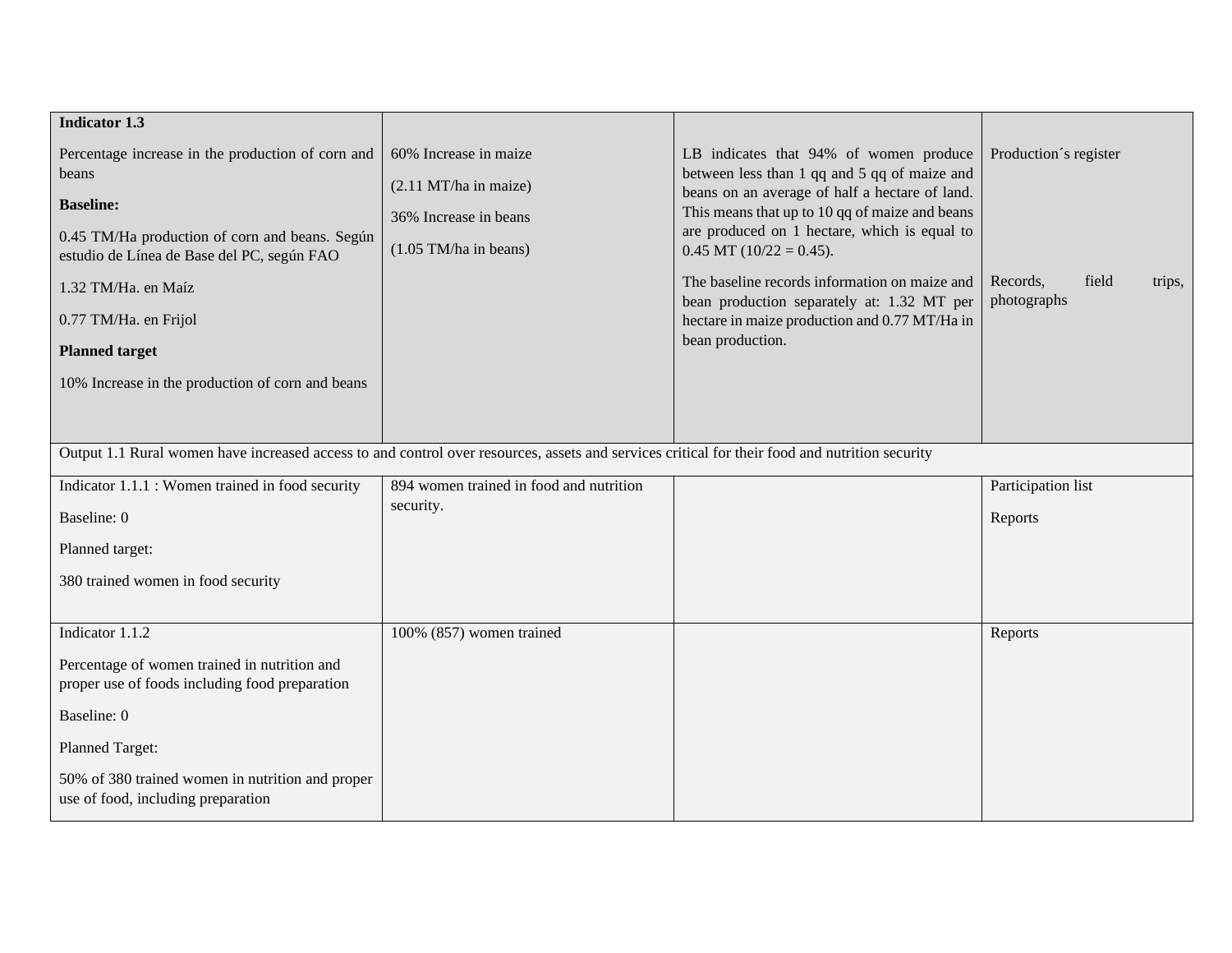| Indicator 1.1.3                                                                                                       |                                        |                                                         |                      |
|-----------------------------------------------------------------------------------------------------------------------|----------------------------------------|---------------------------------------------------------|----------------------|
| Number of new best practices for improving                                                                            | 10 new practices                       | Including the use of time-saving technology             | Reports              |
| biological utilization and consumption                                                                                |                                        | for food preparation (improved cookers and<br>cisterns) |                      |
| Baseline: 0                                                                                                           | 4 new practices to prevent COVID-19    |                                                         |                      |
| Planned target                                                                                                        |                                        |                                                         |                      |
| 5 new practices in self-consumption-related                                                                           |                                        |                                                         |                      |
| Output 1.2 Rural women have greater capacity to enhance and control local food security reserves and their production |                                        |                                                         |                      |
| Indicator 1.2.1                                                                                                       |                                        |                                                         |                      |
| Number of new best farm and backyard practices                                                                        | 10 practices                           |                                                         |                      |
| implemented                                                                                                           | (benefiting 857 women)                 |                                                         |                      |
| Baseline: 0                                                                                                           |                                        |                                                         |                      |
| Planned target                                                                                                        |                                        |                                                         |                      |
| 10 best farm and backyard practices (benefiting<br>1,237 rural women).                                                |                                        |                                                         |                      |
| Indicator 1.2.2                                                                                                       |                                        |                                                         |                      |
| Percentage reduction of post-harvest farm and                                                                         | 25% reduction in post-harvest losses.  | The baseline measured the percentage of                 | Reports, field trips |
| storage losses                                                                                                        | 857 women have managed to reduce post- | women who had post-harvest losses. The                  |                      |
| Baseline:                                                                                                             | harvest losses (100%)                  | percentage of initial loss is not available.            |                      |
| 17% of women had losses during postharvest                                                                            |                                        |                                                         |                      |
| Planned target                                                                                                        |                                        |                                                         |                      |
| 10% reduction of post-harvest farm and storage<br>losses                                                              |                                        |                                                         |                      |
| 100% of women manage to reduce post-harvest<br>losses                                                                 |                                        |                                                         |                      |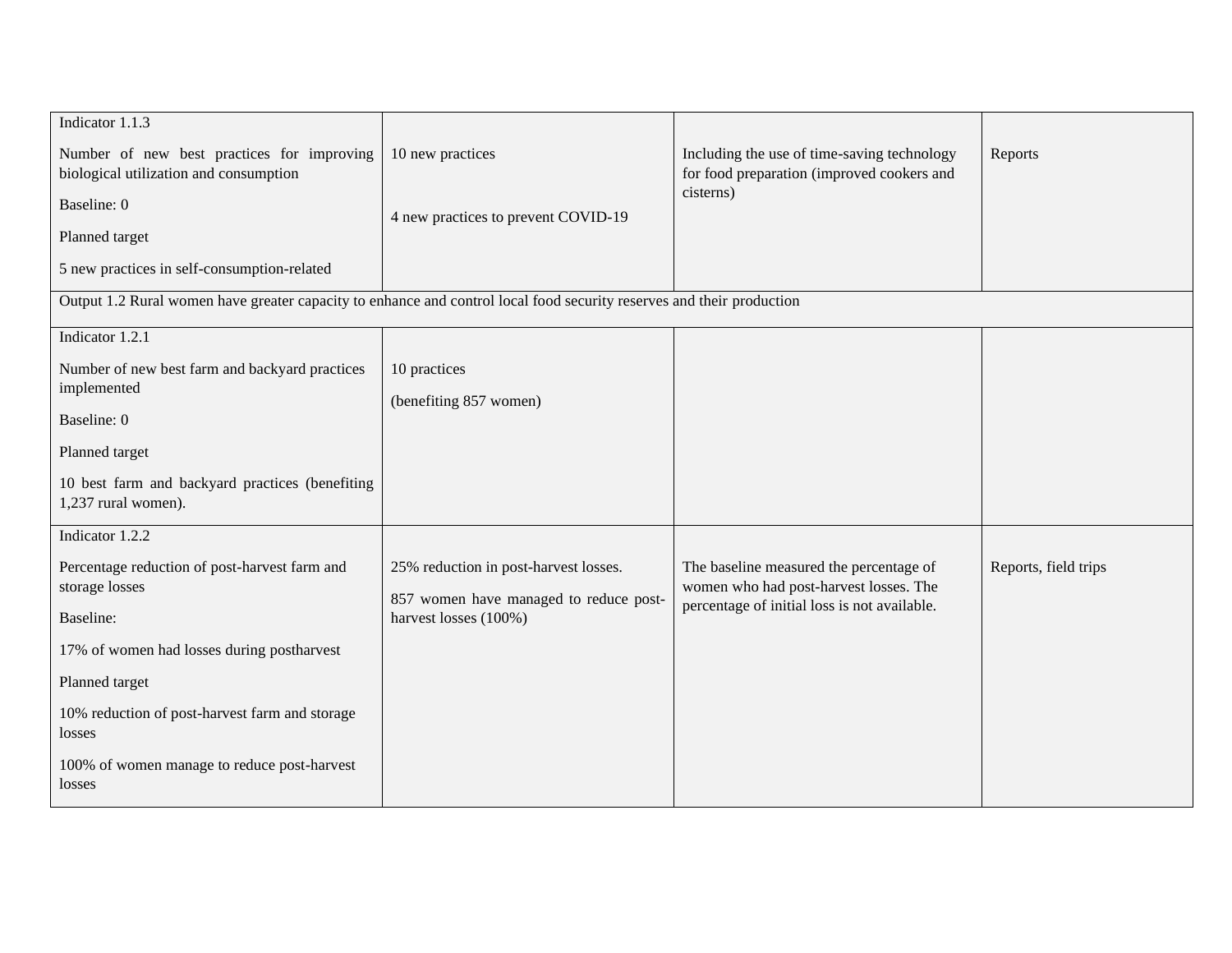| Indicator 1.2.3                                                            | 3 Technologies (maize huskers, nixtamal                                        |                                                                                              | Reports         |
|----------------------------------------------------------------------------|--------------------------------------------------------------------------------|----------------------------------------------------------------------------------------------|-----------------|
| Number of productive harvest technologies and<br>practices for marketing   | mills and modules for oyster mushroom<br>production)                           |                                                                                              |                 |
| Baseline: 0                                                                |                                                                                |                                                                                              |                 |
| Planned target                                                             | 2 Practices (use of the Blue Box<br>methodology and field trip for exchange of |                                                                                              |                 |
| 2 practices                                                                | experiences)                                                                   |                                                                                              |                 |
| 1 technology                                                               |                                                                                |                                                                                              |                 |
| Indicator 1.2.4                                                            |                                                                                |                                                                                              | Reports         |
| Number of post-harvest practices for markets                               | Use of plastic silos to store corn grain                                       |                                                                                              |                 |
| Baseline: 0                                                                |                                                                                |                                                                                              |                 |
| Planned target: 1 practice                                                 |                                                                                |                                                                                              |                 |
| Outcome 2 Rural women have increased income to secure their livelihoods.   |                                                                                |                                                                                              |                 |
| <b>Indicator 2.1</b>                                                       |                                                                                |                                                                                              |                 |
| Percentage increase of sales of surpluses farm and<br>backyard             | 45% increase in sales                                                          | Sales correspond to farm and backyard<br>production                                          | Sale's register |
| <b>Baseline: 0</b>                                                         | (333 women went from \$100 to an average<br>of \$105 in sales).                |                                                                                              |                 |
| Planned target 10% increase of sales (of 407<br>women rural)               |                                                                                |                                                                                              |                 |
| <b>Indicator 2.2</b>                                                       | 67 (97%) Organizations have increased                                          | 34 groups report sales from surplus farm and                                                 | Reports         |
| Number of organizations that have increased their<br>income through sales. | their sales<br>1,831 people (1662 women and 169 men)                           | backyard production and 33 organisations<br>report sales of products from their enterprises. |                 |
| <b>Baseline</b> : 0 organizations                                          |                                                                                |                                                                                              |                 |
| Planned target: 20 organization of rural women.                            |                                                                                |                                                                                              |                 |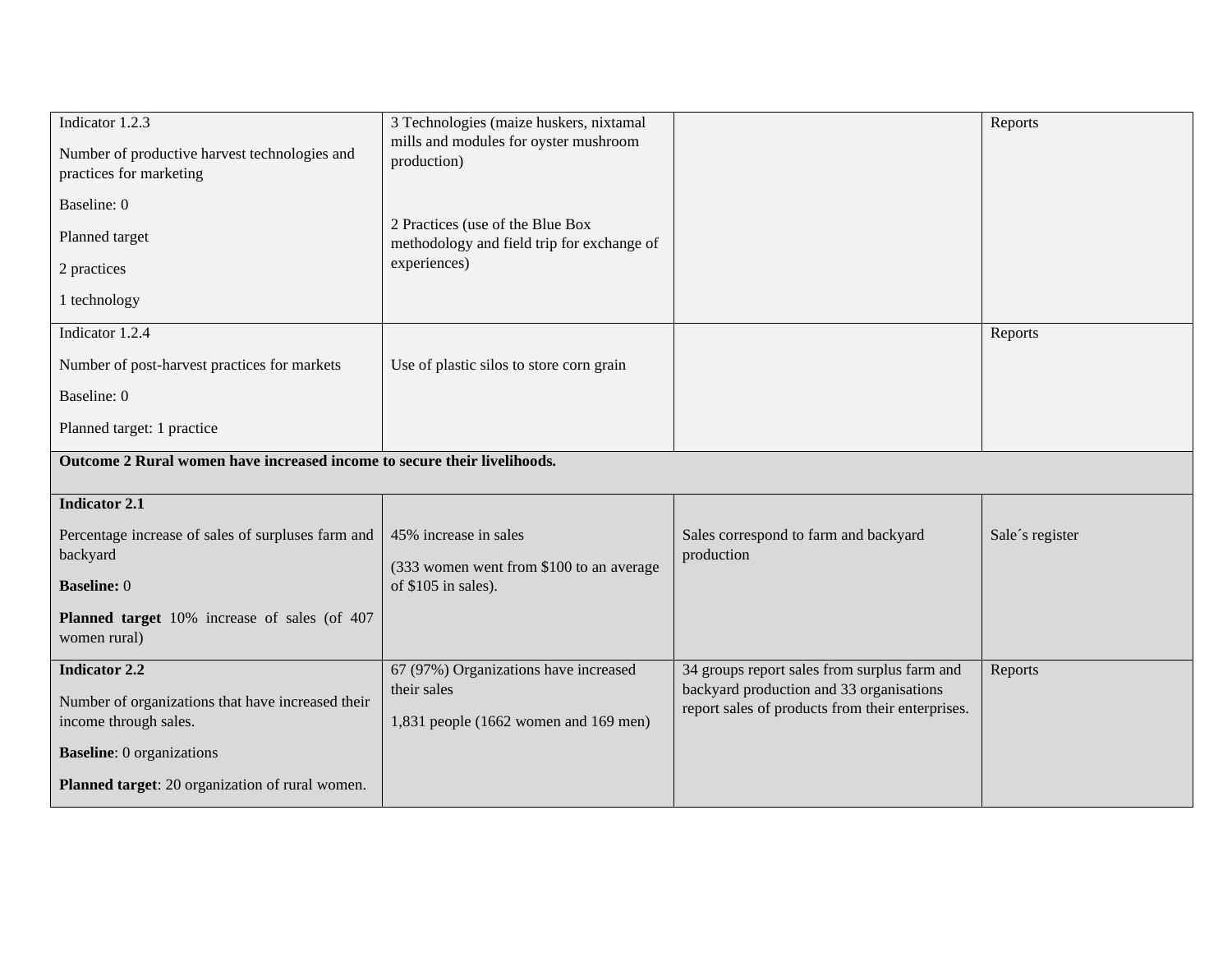| <b>Indicator 2.3</b>                                                                                                                                            |                                                                               |  | Reports         |
|-----------------------------------------------------------------------------------------------------------------------------------------------------------------|-------------------------------------------------------------------------------|--|-----------------|
| Rural women belonging to organizations that<br>increase their entrepreneurial skills through<br>training                                                        | 894 women                                                                     |  |                 |
| <b>Baseline:</b> 72 rural women                                                                                                                                 |                                                                               |  |                 |
| Planned target: 216 rural women                                                                                                                                 |                                                                               |  |                 |
| <b>Indicator 2.4</b>                                                                                                                                            | Total: \$79,359 (\$43,975 gross proceeds<br>from associative                  |  | Sales register  |
| Total income generated by sales.                                                                                                                                |                                                                               |  | Saving register |
| <b>Baseline: 0</b>                                                                                                                                              | 35,384 generated in sales of farm and<br>backyard production groups).         |  |                 |
| <b>Planned target</b>                                                                                                                                           | Total \$90,397 generated in savings by 46                                     |  |                 |
| \$20,000 annual                                                                                                                                                 | community savings and loan groups.                                            |  |                 |
|                                                                                                                                                                 |                                                                               |  |                 |
| Output 2.1 Rural women have enhanced entrepreneurship skills and value chains to access markets for their products                                              |                                                                               |  |                 |
| Indicator 2.1.1                                                                                                                                                 | organizations and groups receive<br>49<br>Technical Assistance for marketing. |  |                 |
| Number of organizations receiving technical                                                                                                                     |                                                                               |  |                 |
| assistance to improve production technology and<br>marketing practices                                                                                          |                                                                               |  |                 |
|                                                                                                                                                                 |                                                                               |  |                 |
| Output 2.2 Rural women have increased access to decent wage employment opportunities                                                                            |                                                                               |  |                 |
| Indicator 2.2.1                                                                                                                                                 |                                                                               |  |                 |
| Baseline:                                                                                                                                                       | N/A                                                                           |  |                 |
| Planned Target:                                                                                                                                                 |                                                                               |  |                 |
|                                                                                                                                                                 |                                                                               |  |                 |
| Outcome 3: Rural women have enhanced leadership and participation in their communities and in rural institutions, and in shaping laws, policies and programmes. |                                                                               |  |                 |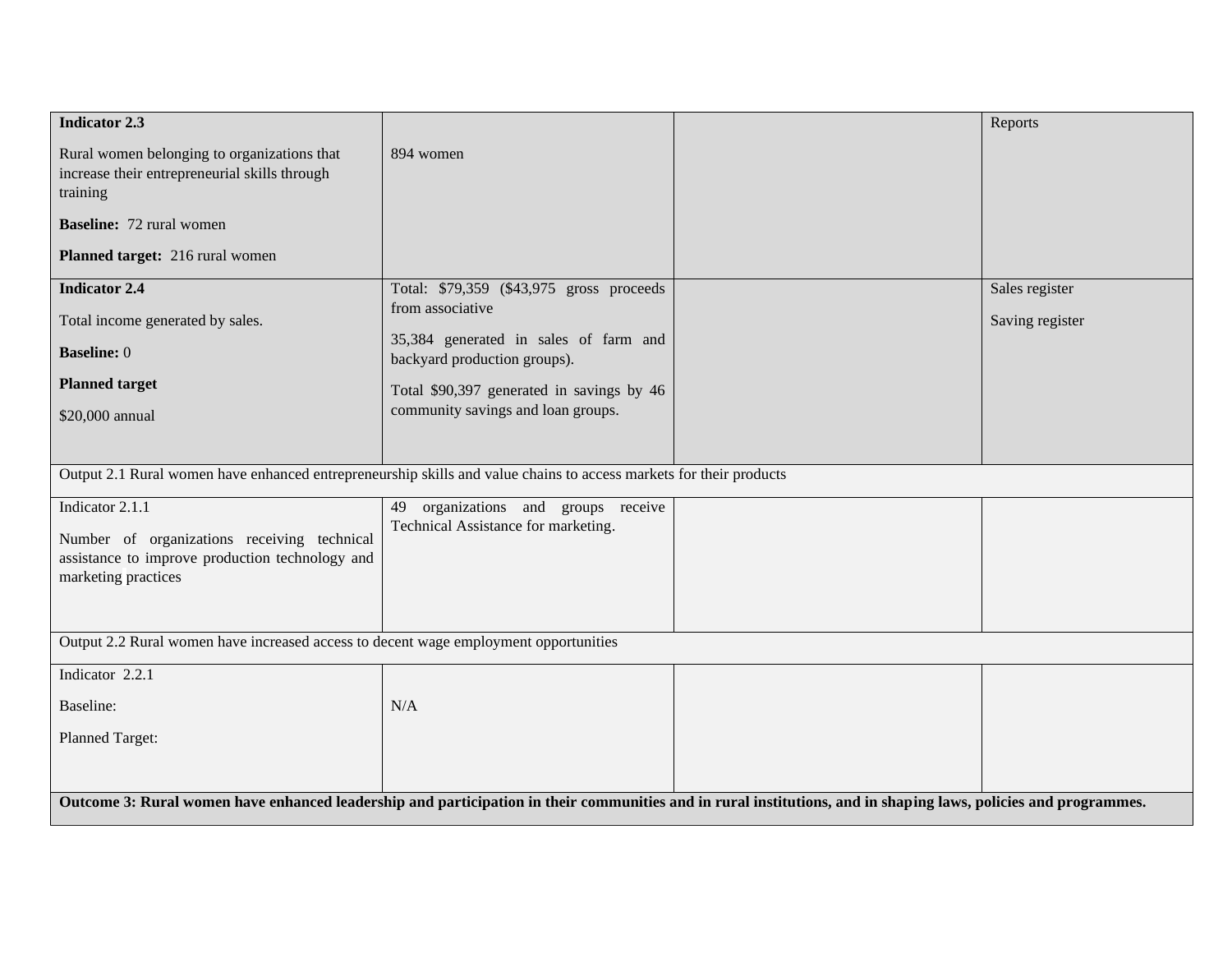| Output 3.1 Rural women, including young women have enhanced confidence and leadership skills to participate in local governance |                                                           |                                              |                   |
|---------------------------------------------------------------------------------------------------------------------------------|-----------------------------------------------------------|----------------------------------------------|-------------------|
| Indicator 3.1.1                                                                                                                 |                                                           |                                              |                   |
| % of women who take part in decision-making                                                                                     | 25% women participants                                    | They are members of the different committees |                   |
| spaces at the organizational level                                                                                              | $(254$ women)                                             | of their organizations.                      |                   |
| Baseline: 18%                                                                                                                   |                                                           |                                              |                   |
| Planned target                                                                                                                  |                                                           |                                              |                   |
| 25 % of women participants                                                                                                      |                                                           |                                              |                   |
| Indicator 3.1.2                                                                                                                 |                                                           |                                              |                   |
| % of rural women elected as representatives in                                                                                  | 2% of 240 elected women (5 women are                      |                                              |                   |
| rural councils.                                                                                                                 | members of the COCODES)                                   |                                              |                   |
| Baseline: 5% rural women elected representatives<br>in rural councils.                                                          |                                                           |                                              |                   |
| Planned target                                                                                                                  |                                                           |                                              |                   |
| 5% of 240 participants are part of rural councils<br>(COCODES/COMUDES)                                                          |                                                           |                                              |                   |
| Indicator 3.1.3                                                                                                                 |                                                           |                                              |                   |
| % of Producers Organizations led by women                                                                                       | 100% of the producer organisations are run                |                                              | Participants list |
| Baseline: 92% of producers' organization led by                                                                                 | by women.                                                 |                                              |                   |
| women                                                                                                                           | 72 producer groups and organisations are<br>run by women. |                                              |                   |
| Planned target                                                                                                                  |                                                           |                                              |                   |
| 100% of Producers Organizations are led by                                                                                      |                                                           |                                              |                   |
| women                                                                                                                           |                                                           |                                              |                   |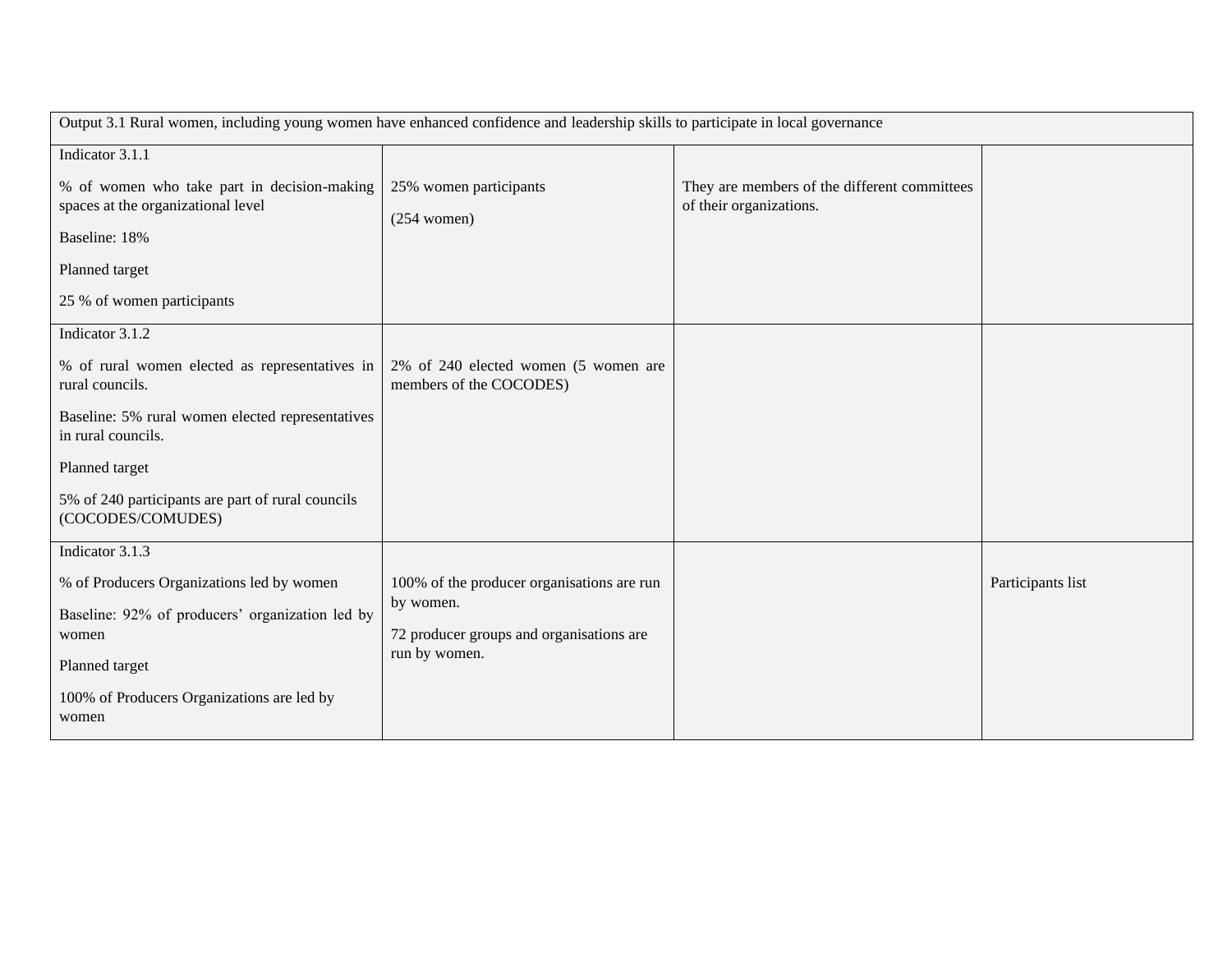| Not measured in the reporting period        | It will be measured in the next final evaluation |                                                                                                                                                                                                                                                                               |
|---------------------------------------------|--------------------------------------------------|-------------------------------------------------------------------------------------------------------------------------------------------------------------------------------------------------------------------------------------------------------------------------------|
|                                             |                                                  |                                                                                                                                                                                                                                                                               |
|                                             |                                                  |                                                                                                                                                                                                                                                                               |
|                                             |                                                  |                                                                                                                                                                                                                                                                               |
|                                             |                                                  |                                                                                                                                                                                                                                                                               |
|                                             |                                                  |                                                                                                                                                                                                                                                                               |
|                                             |                                                  |                                                                                                                                                                                                                                                                               |
| 11 groups                                   |                                                  |                                                                                                                                                                                                                                                                               |
|                                             |                                                  |                                                                                                                                                                                                                                                                               |
|                                             |                                                  |                                                                                                                                                                                                                                                                               |
|                                             |                                                  |                                                                                                                                                                                                                                                                               |
|                                             |                                                  |                                                                                                                                                                                                                                                                               |
| 100% (22 organisations out of 587)          |                                                  | Register of organisations                                                                                                                                                                                                                                                     |
|                                             |                                                  |                                                                                                                                                                                                                                                                               |
|                                             |                                                  |                                                                                                                                                                                                                                                                               |
|                                             |                                                  |                                                                                                                                                                                                                                                                               |
|                                             |                                                  |                                                                                                                                                                                                                                                                               |
| 122 Women received training on their rights |                                                  |                                                                                                                                                                                                                                                                               |
|                                             |                                                  | Participants list                                                                                                                                                                                                                                                             |
|                                             |                                                  |                                                                                                                                                                                                                                                                               |
|                                             |                                                  | Output 3.2: Rural women have greater organizational capacities to form, sustain and participate into POs, cooperatives and unions<br>Output 3.4: Rural women, including young women have enhanced awareness on their rights in a more supportive community/local environment. |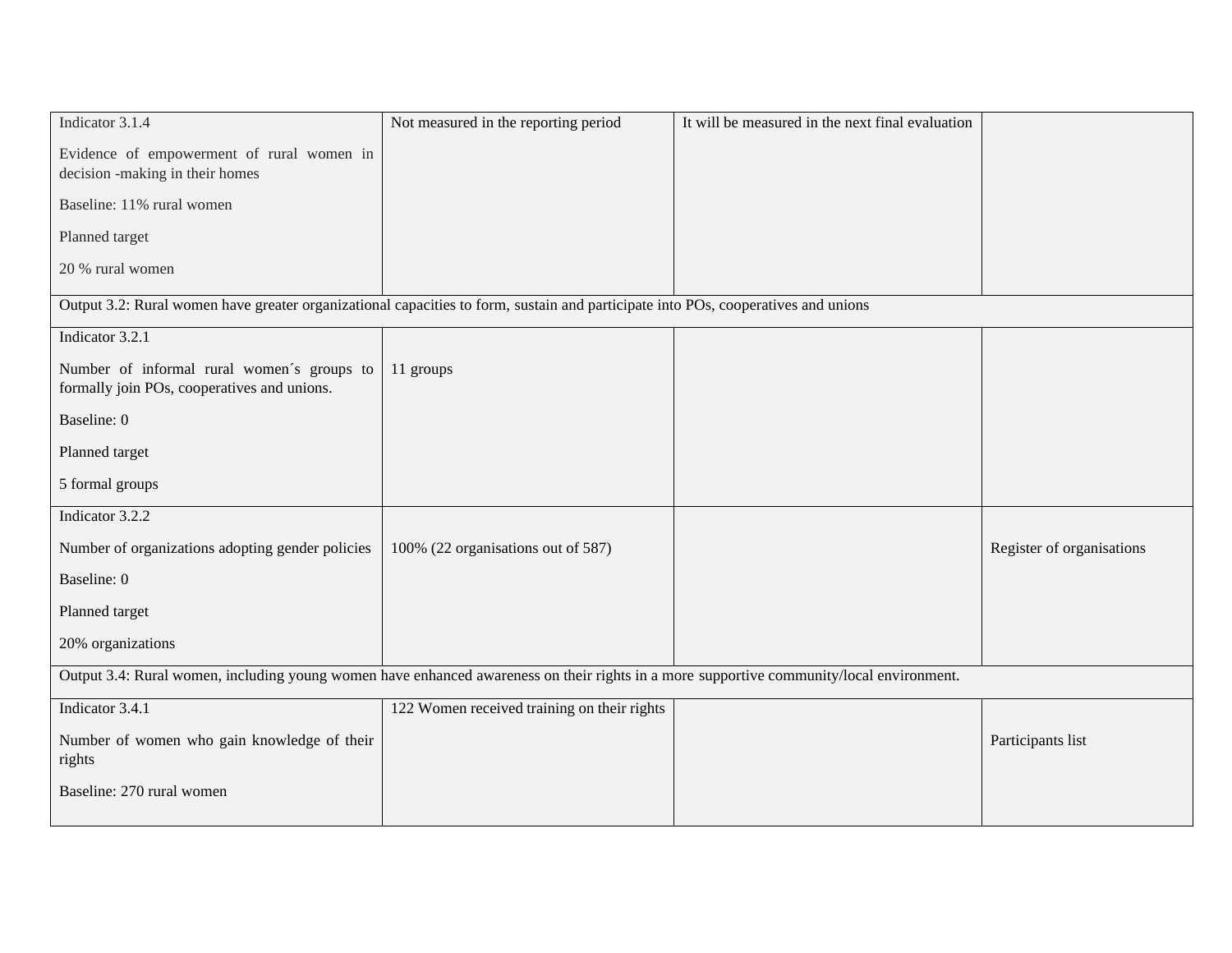| Planned target 500 rural women                                                                                                                                                       |                                         |                   |
|--------------------------------------------------------------------------------------------------------------------------------------------------------------------------------------|-----------------------------------------|-------------------|
|                                                                                                                                                                                      |                                         |                   |
|                                                                                                                                                                                      |                                         |                   |
|                                                                                                                                                                                      |                                         |                   |
|                                                                                                                                                                                      |                                         |                   |
| Indicator 3.4.2                                                                                                                                                                      | 268 Women know the mechanisms of        | Participants list |
| Number of women who know the mechanisms of                                                                                                                                           | participation and decision making       |                   |
| participation and decision-making at community,                                                                                                                                      |                                         |                   |
| distract and national organizational level.                                                                                                                                          |                                         |                   |
| Baseline: 221 rural women                                                                                                                                                            |                                         |                   |
| Planned target: 1,200 rural women                                                                                                                                                    |                                         |                   |
| Outcome 4: A more gender responsive policy environment is secured for the economic empowerment of rural women                                                                        |                                         |                   |
| Output 4.1: Policy makers and parliamentarians have enhanced capacities to effectively mainstream gender into land, food, agriculture, nutrition and rural employment policies, laws |                                         |                   |
| and budgets.                                                                                                                                                                         |                                         |                   |
| Indicator 4.1.1                                                                                                                                                                      | partnership with the Ministry of        |                   |
| Number of policies and strategies that contribute to                                                                                                                                 | Agriculture, Livestock and Food - MAGA, |                   |
| women's<br>productive<br>and<br>entrepreneurial                                                                                                                                      | to assist the RWEE CP organisations.    |                   |
| development, guaranteeing their access to                                                                                                                                            |                                         |                   |
| resources, goods and services of government                                                                                                                                          | National Coalition for the Economic     |                   |
| budgets and donor funding allocated to                                                                                                                                               | Empowerment of Women,<br>(MAGA,         |                   |
| programmes benefitting rural women                                                                                                                                                   | MINECO, SEPREM, SENACYT, Vice           |                   |
| Baseline: 0                                                                                                                                                                          | President of the Republic).             |                   |
| Planned target: 1                                                                                                                                                                    |                                         |                   |
|                                                                                                                                                                                      |                                         |                   |
| Indicator 4.1.2                                                                                                                                                                      | Not yet executed.                       |                   |
| An updated system of gender indicators that is<br>internationally comparable.                                                                                                        |                                         |                   |
| Baseline: 0                                                                                                                                                                          |                                         |                   |